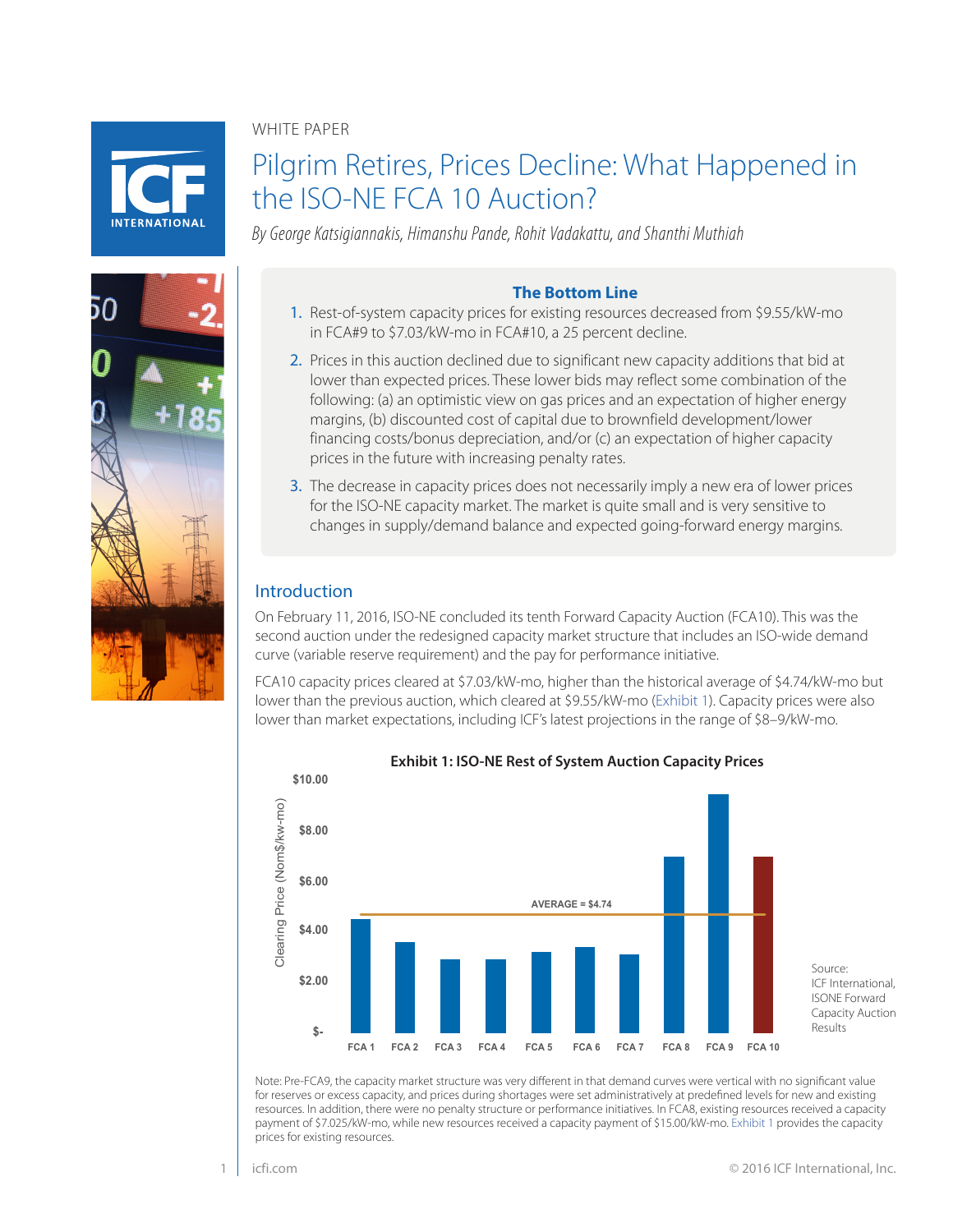

# Key Outcomes and Lessons Learned

**Excess capacity cleared, resulting in a high reserve margin:** As shown in [Exhibit 2,](#page-1-0) the retirement of the Pilgrim nuclear power plant and the associated withdrawal of 680 MW was not enough to compensate for the excess supply that engulfed the market, leading to a pronounced decrease in capacity prices. The total supply of 35,567 MW cleared the auction, as shown in [Exhibit 3](#page-1-1). This is 1.4 GW more than the installed capacity requirement (ICR) of 34,151 MW. With projected net peak demand of 29,851 MW, the capacity that cleared led to a reserve margin of approximately 19.1 percent, dwarfing the 14.4 percent reserve margin target.

#### <span id="page-1-0"></span>**Exhibit 2: ISO-NE FCA 10 Demand Curve, Capacity Cleared as Percent of ICR and Resulting Price**



Source: ICF International, ISONE Parameters for FCA 10, ISONE Forward Capacity Auction Results

#### <span id="page-1-1"></span>**Exhibit 3: Cleared Resources by Type – FCA9 Actual and FCA10 Estimates**

|                               | FCA <sub>9</sub> | <b>FCA10 (Est.)</b> |
|-------------------------------|------------------|---------------------|
| Existing generation resources | 29,382           | 29,912              |
| New generation resources      | 1,060            | 1,459               |
| Imports                       | 1,449            | 1,450               |
| Demand Resources              | 2,803            | 2,746               |
| <b>Total</b>                  | 34,694           | 35,567              |

Source: ISONE Forward Capacity Auction Results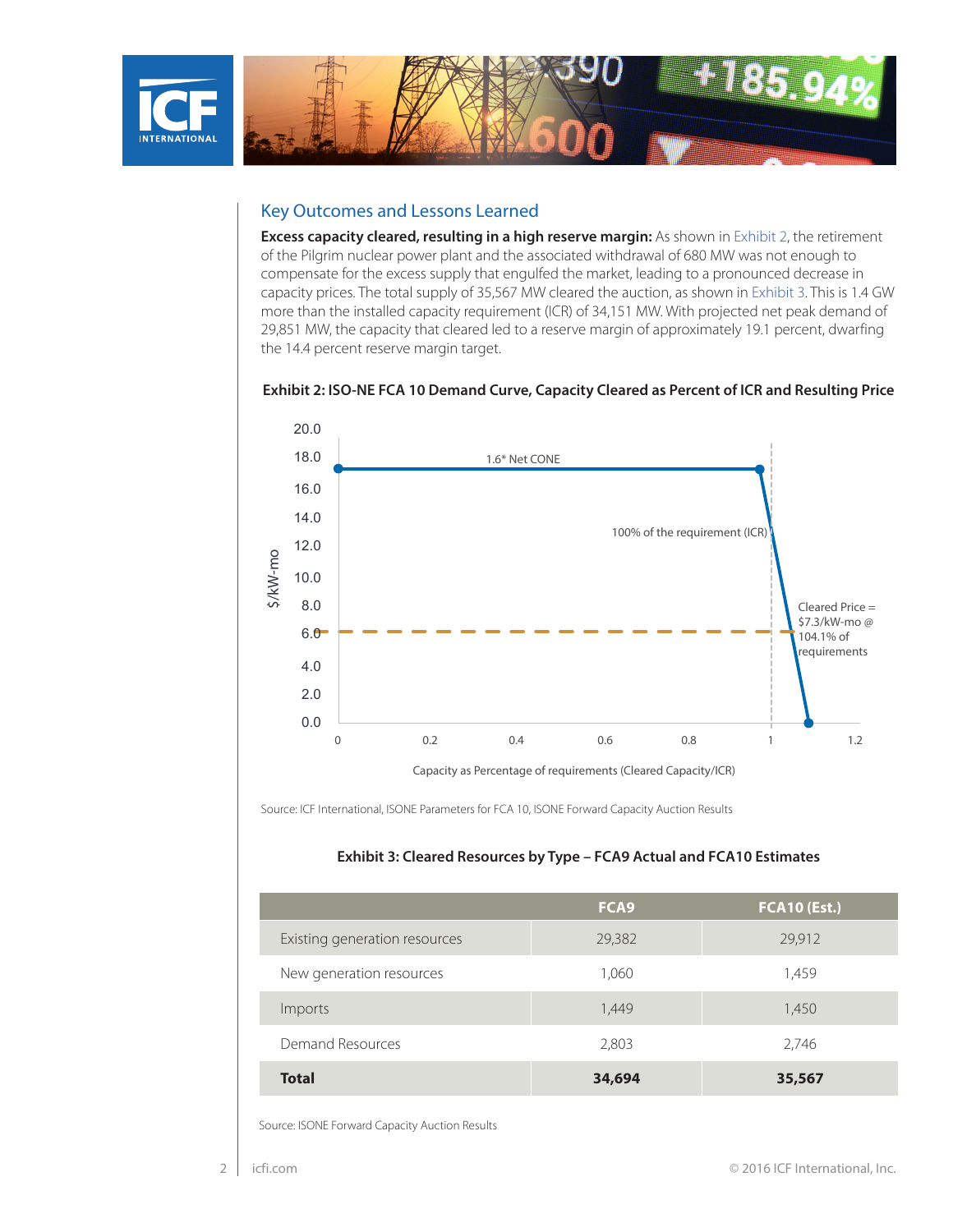

**The revamped incentive structure continues to lure new, more reliable generation into the market:** Similar to the last auction, FCA10 saw significant economic thermal capacity additions of approximately 1.3 GW, with all the new thermal generators clearing in the import constrained capacity zones. Additions included Invenergy's Burrillville Energy Center 3 in Rhode Island (485 MW), PSEG's Bridgeport Harbor 6 in Connecticut (484 MW), and NRG's Canal 3 in SEMA (333 MW). All of these units are reported to have dual-fired capabilities, partially addressing concerns related to the availability of gas for power generation under scarcity conditions. Beyond thermal generation, 27 MW of new wind and 44 MW of new solar reserve capacity cleared the auction.

**New thermal capacity cleared at a fraction of net CONE:** ISO-NE's net cost of new entry (net CONE<sup>1</sup>) approved by FERC for FCA10 was \$10.81/kW-mo. This is significantly higher than the auction-clearing price of \$7.03/kW-mo, implying that new thermal capacity cleared at a significant discount of 35 percent to net CONE, which was not expected.

For a number of reasons, the existence of such a significant near-term discount to net CONE in PJM would not be uncommon, even with the capacity performance mechanism in place.

Reasons for this include: (a) discounted gas-basis differentials and lower gas prices across parts of PJM that could result in strong energy margins for select projects, thereby decreasing the capacity price requirements of new units in these locations;<sup>2</sup> (b) larger power plants resulting in lower cost due to economies of scale; and (c) utility development of new power plants that have lower cost of capital.

In contrast to PJM, natural gas prices in ISO-NE are relatively uniform across the sub regions and are generally higher than those in PJM due to gas supply constraints. These conditions limit the potential for arbitrage opportunities in terms of discounted gas pricing and higher energy margins for new units in ISO-NE. The remaining factors that could explain new units clearing at a discount to net CONE in ISO-NE are: (a) discounted development costs (construction, capital cost, and operations and maintenance (O&M); (b) lower internal rate of return (IRR) expectations<sup>3</sup>; and (c) expectations for higher energy margins and higher capacity prices in the long run due to increasing penalty rates.

While two of the three new thermal units that cleared the ISO-NE FCA10 auction are brownfield development projects to be constructed on existing sites, there is no evidence for significant discounts on capital cost for these units. For example, Bridgeport Harbor 6, which is being developed by PSEG, is expected to cost around \$550M (or approximately \$1,135/kW). This is just \$65/kW lower than the capital cost assumption underlying net CONE. Furthermore, the size of the units is inconsistent with discounted O&M costs.

After ruling out these possible explanations, it becomes highly likely that the new resources cleared the auction at a substantial discount due to an optimistic outlook for energy margins and lower financing costs driven by the current low interest rate environment along wit the recent extension of bonus depreciation by the federal government in December **2015.**<sup>4</sup> Current market forwards and lower gas prices could justify the expectations of higher energy margins. For example, based on the

<sup>1</sup> Net CONE = CONE – E&AS Revenue

<sup>&</sup>lt;sup>2</sup> For example, a discount of \$0.50/MMbtu for a new power plant at a heat rate of 6800 Btu/kWh could result in a higher energy margin of roughly \$3.4/MWh. This would translate to a capacity price discount of approximately \$2.00/kW-mo. or one-fifth of the 2018/2019 PJM Net CONE.

<sup>&</sup>lt;sup>3</sup> ISO-NE's net CONE estimate assumes an approximately 13.8 percent return on equity and 7 percent debt rate.

<sup>4</sup> Bonus depreciation originally expired in 2014; however, in December 2015, the federal government extended the program until 2019. As a result, any capital expense incurred during the 2015 to 2019 period will have an accelerated depreciation ranging from approximately 50 percent in 2015 to 30 percent in 2019. ICF's analysis shows that as a result of the one year accelerated depreciation for new generators coming online in 2019, the annual capital charge rates could decrease by approximately 1 percent resulting in a \$1/kW-mo decrease in the bids of new generators.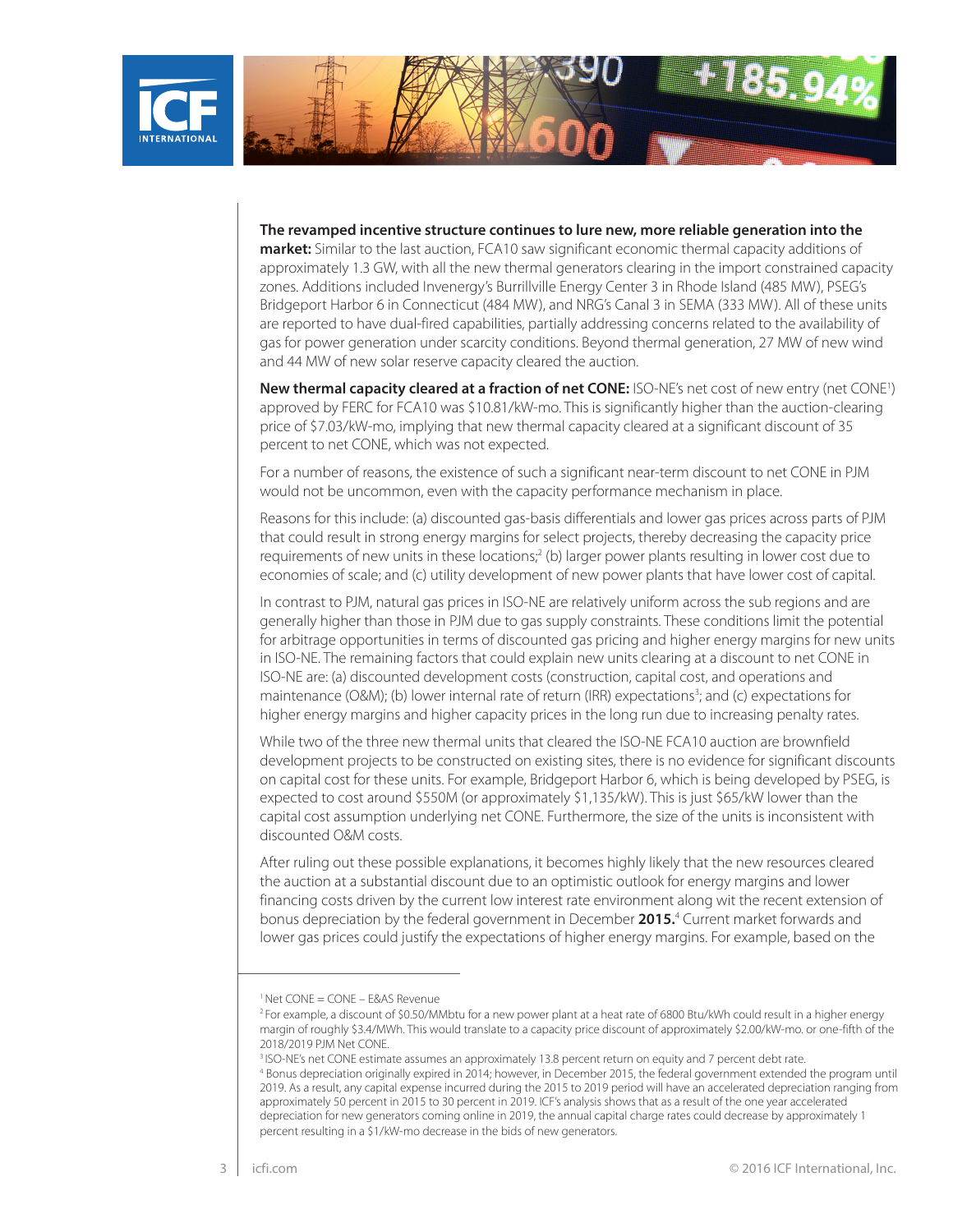

ISO-NE power price and gas price forwards traded in the month of January 2016 for the 2016 to 2020 period, the expected average spark spread (energy margin) for a new combined cycle with a heat rate of 6800 Btu/kWh is approximately \$8.00/MWh. This translates to \$4.70/kW-mo at an 80 percent capacity factor in contrast to \$3.48/kW-mo that ISO-NE assumes in their Net CONE. Furthermore, the forward spark spreads traded in January 2016 for the 2018 to 2020 period are higher than forward spark spreads traded for the same period in January 2015 ([Exhibit 4\)](#page-3-0). This implies that the economics of new power plants have improved relative to the prior year, partially explaining why some new units like Bridgeport Harbor did not clear in the last auction, when capacity prices were higher, but cleared in this auction, even at lower capacity prices.

|                                            | <b>All Hours</b> |        |        |
|--------------------------------------------|------------------|--------|--------|
|                                            | 2018             | 2019   | 2020   |
| 2015 January forward gas price (\$/MMBtu)  | 4.95             | 5.08   | 5.18   |
| 2015 January implied heat rate (btu/kWh)   | 9194             | 8797   | 8654   |
| 2015 January forward spark spread (\$/MWh) | 8.1              | 6.9    | 6.7    |
|                                            |                  |        |        |
| 2016 January forward gas price (\$/MMBtu)  | 3.76             | 3.82   | 3.97   |
| 2016 January implied heat rate (btu/kWh)   | 10537            | 10368  | 9991   |
| 2016 January forward spark spread (\$/MWh) | 8.6              | 8.0    | 7.2    |
| Delta [2016-2015] spark spread (\$/MWh)    | $+0.6$           | $+1.2$ | $+0.4$ |

#### <span id="page-3-0"></span>**Exhibit 4: Forward Spark Spreads**

Note: Forward spark spreads are estimated for a 6800 Btu/kWh unit. The calculations also account for \$2.00/MWh of variable O&M and Regional Greenhouse Gas Initiative (RGGI) CO<sub>2</sub> cost.

These higher energy margins are unlikely to last for long because forwards are driven by current market conditions and may not account for the 1.3 GW of new thermal capacity that is expected to come online by 2019. This new capacity will put downward pressure on energy prices and resulting energy margins. For example, all else equal, a new 500 MW combined cycle facility can decrease all-hour energy prices in ISO-NE by approximately \$1.00/MWh (or approximately \$0.80/kW-mo) in the year when the facility is added.

Source: ICF International, SNL

**No separation across the capacity zones:** ISO-NE has not yet developed demand curves for local capacity zones. Instead, in FCA10 local capacity zones continued to be modeled with vertical demand curves by virtue of the rules of Insufficient Competition (IC), Inadequate Supply (IS) and the Capacity Forward Rule.

As a result of a shortage in capacity and the inadequate supply rule, SEMA/RI in FCA9 cleared at higher prices than the rest of the pool, whereas in FCA10 there was no separation across the regions for the following three main reasons:

- 1. Approximately 800 MW of new capacity was added in SEMA/RI, an import-constrained region.
- 2. Implementation of the new import-constrained capacity zone, which combined NEMA/ Boston with SEMA/RI.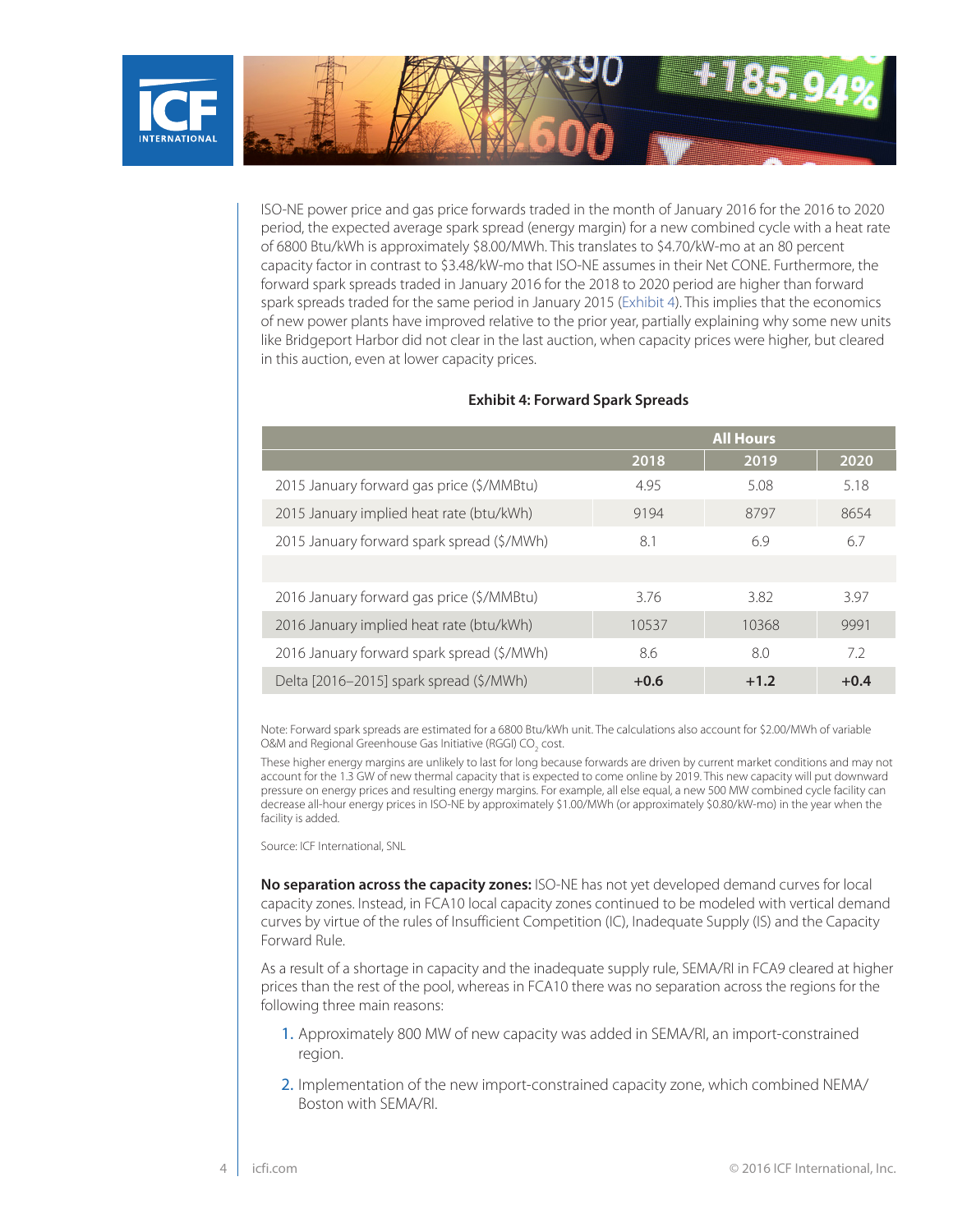

3. Lower peak demand projections due to the inclusion of retail solar Photo Voltaic (PV).

For these same reasons, ICF does not expect any separation across regions going forward. However, ICF would like to add the caveat that regional separation will also depend upon the location of future retirements and the final shape of the regional demand curves that ISO-NE will implement in FCA11. ISO-NE is still in the process of finalizing these regional demand curves.

**Demand resources (DRs), specifically active DRs, continue to decrease:** Although 371 MW of new DRs cleared in FCA10, overall, DR marginally declined from 2.8 GW in FCA9 to 2.75 GW in FCA10 ([Exhibit 5\)](#page-4-0). ICF estimates that approximately 428 MW of existing DR de-listed in this auction. Based on trends observed over the last few auctions and the risk of significant penalties under performance initiative, ICF expects that the majority of the de-listing happened with active DR and all the new incremental DR cleared is mostly passive DR. Since almost all of the active DR has now been de-listed from the auction, going forward, ICF expects DR to increase because of continuous increase in passive DR participation and no offsets from de-listing of active DR.



<span id="page-4-0"></span>**Exhibit 5: Cleared GWs of DR in ISO-NE Auctions**

Source: ICF International, ISONE Capacity Supply Obligations

**New transmission did not clear:** New transmission does not appear to have cleared the market. This could be because the combination of transmission and generation costs are too high, the volume of the cleared capacity required might be too high because of the substantial size of the transmission projects, or additional incentives associated with potential new CO<sub>2</sub> regulations may be required to improve the economics of transmission projects. Alternatively, some transmission projects may not have qualified.

**55 MW of renewable capacity cleared under the 200 MW exemption:** As part of the demand curve negotiations, beginning with the 2018/2019 auction ISO-NE market participants agreed on an exemption that allows up to 200 MW (reserve capacity) of new capacity from renewable resources (renewables exemption) to participate in each auction without being constrained by buyer-side mitigation rules. This capacity can accumulate and carry over up to a cumulative limit of 600 MW. Approximately 55 MW of new renewable capacity was exempted from the buy–side mitigation rule in this auction. This was similar to the 50 MW that was exempted in the last auction.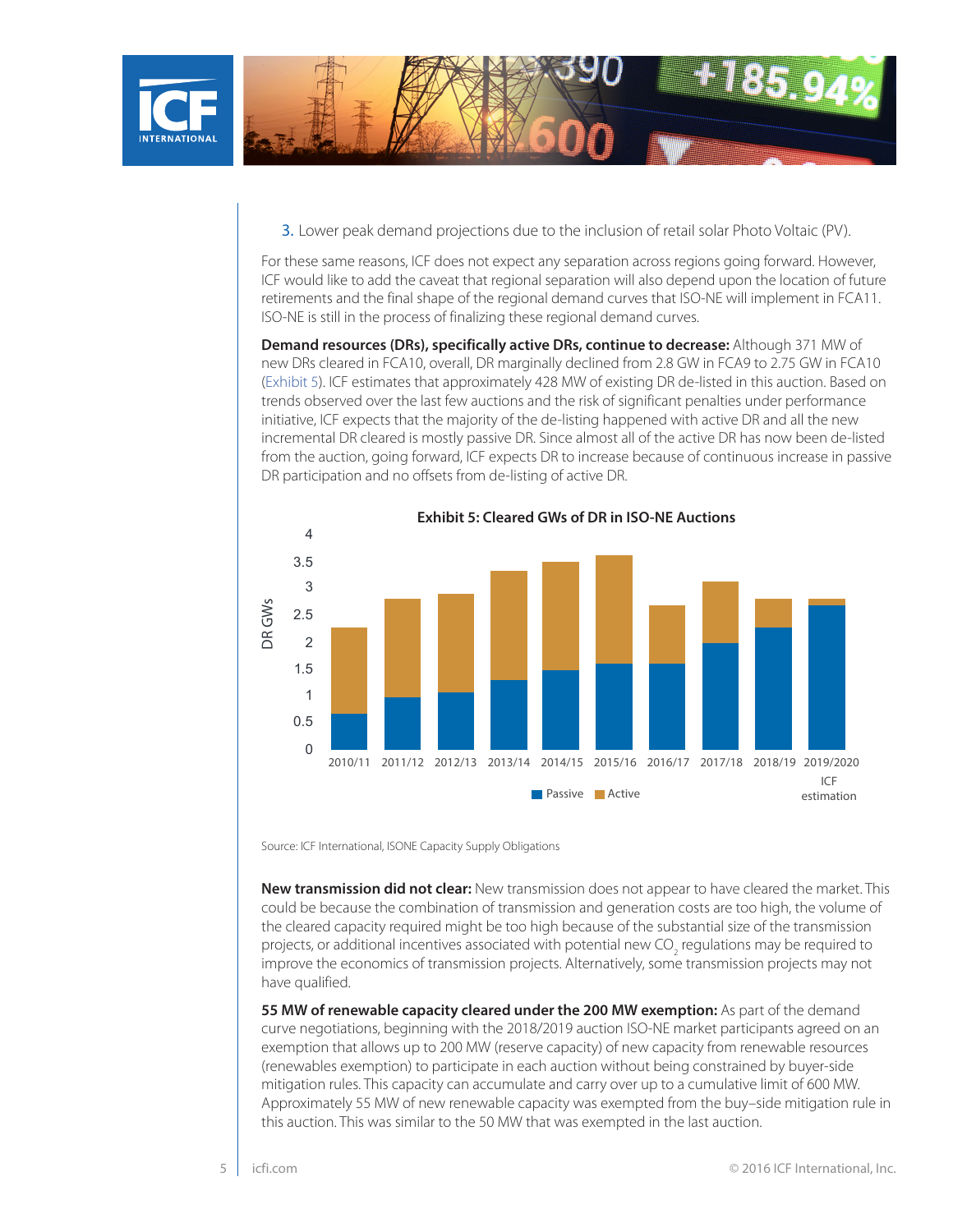

As of 2019/2020, out of 400 MW of total exemption, 105 MW has been utilized and the remaining 295 MW of exemption will carry over to the next auction. This means that about 495 MW of renewable capacity will be exempt in the 2020/2021 auction. However, it is important to note that renewable resources need to be qualified to receive this exemption and not all renewable resources qualify. Also, ISO-NE has not yet done an analysis to see if new transmission lines designed to bring hydro generation from Canada will qualify for this exemption.

**130 MW of estimated excess capacity will put downward pressure on prices in the upcoming auctions:** Using the auction clearing prices, the shape of the demand curve, and the reported cleared capacity, ICF estimates that approximately 130 MW of "excess" supply cleared the auction ([Exhibit 6](#page-5-0)).<sup>5</sup> Assuming no change in the parameters from FCA10 (installed capacity requirements, de-list bids, etc.) by placing the supply from new resources at the bottom of the supply curve, the maximum impact of the excess capacity in FCA11 prices will be around \$0.70/kW-mo. The impact may be less depending on the response from supply and the supply curve (i.e. the de-list bids of existing power plants).



<span id="page-5-0"></span>**Exhibit 6: Illustrative Supply and Demand Curve for FCA#9**

Source: ICF International

# Looking Ahead

We can draw several preliminary conclusions from these results for the short and medium terms:

- The dynamic de-list price of \$5.5/kW-mo that is the current implied floor is an average price estimated by Independent Market Monitor (IMM) for the marginal resources of the system. This implies that there are units that have higher de-list bids than \$5.5/kW-mo, and such units could be marginal at the \$7.03/kW-mo capacity price. Any further reduction in the price, increasing penalties in the long run, or decreasing energy margins due to new resources could put further pressure on these units, resulting in potential retirement and providing support to capacity prices.
- Any new capacity resource (including renewables and DRs) that comes online in the future, unless

<sup>&</sup>lt;sup>5</sup> In the previous auction, the amount of excess capacity cleared was minimal, i.e., 3.6 MW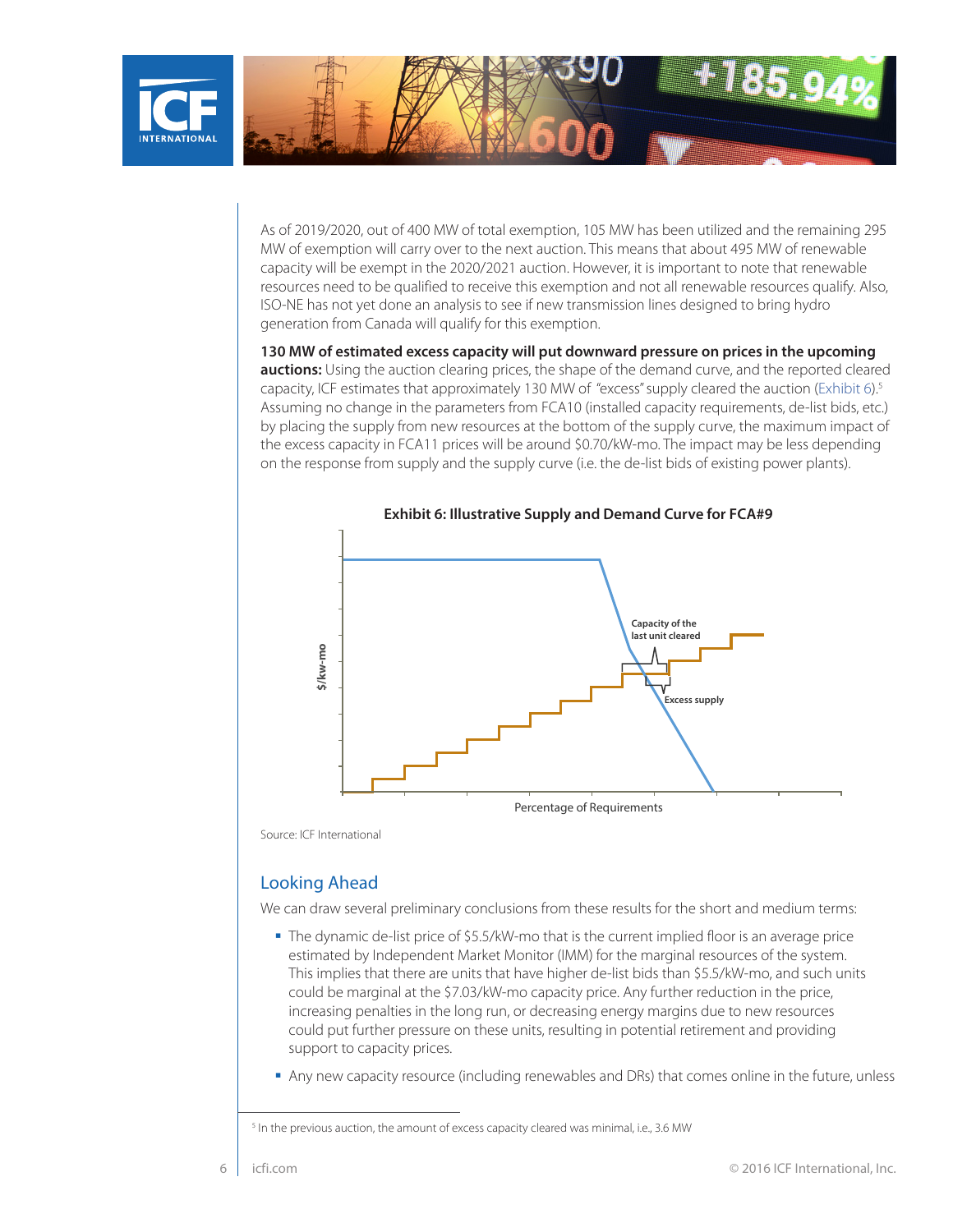

it is offsetting incremental demand, will likely prompt system retirements, limiting any further significant decline in capacity prices. A potential for demand degradation could also prompt retirements of existing marginal units.

- The fact that new cleared capacity is dual fired indicates that the new units are firming fuel supply to minimize penalties under performance initiative. This will improve the reliability of the system during scarcity hours.
- We believe that due to the 162 MW of "excess" capacity that cleared in this auction, there will be downward pressure in the next auction of up to \$0.70/kW-mo. Demand growth, de-list bids, and retirements will provide support if capacity prices decrease further with additional supply entering the market—in the form of passive demand response, unmitigated renewable capacity, or development projects that can be economic with capacity prices lower than \$7.00/kW-mo.
- With the new efficient capacity additions that cleared, energy prices and market heat rates are likely to see downward pressure in the 2019–2020 period.

Beyond the conclusions drawn above, the proposal to redesign ISO-NE's system-wide demand curve by replacing the existing linear shape with a convex curve could negatively affect capacity prices in the upcoming forward capacity auction. ICF is closely following these developments and will provide an update when these changes are finalized.

### About the Authors

#### **George Katsigiannakis, Principal**

George Katsigiannakis is an expert in U.S. electricity markets and has a deep understanding of all factors affecting U.S. wholesale electric markets, including market design, environmental regulations, fuel markets, transmission, renewables, energy efficiency, and demand-side management. Mr. Katsigiannakis joined ICF in 1997 and has been involved in a large number of projects, including several forward price curve assessments, development support, and financial performance of generation assets. He works in the areas of energy modeling, wholesale market assessments, asset valuations, restructuring, and litigation support as well as contract evaluation and risk assessments. Mr. Katsigiannakis earned a B.S. in Industrial Engineering from Technical University of Crete, Greece, an M.Sc. in Operations Research from The George Washington University and completed the doctoral course work on stochastic modeling and optimization.

#### **Himanshu Pande, Senior Associate**

Himanshu Pande is a Senior Associate with the Energy Advisory & Solutions Team at ICF International. He joined ICF in 2007 and is an expert in analyzing U.S. electricity markets. Mr. Pande has six years of experience in modeling and analysis of wholesale power markets and his project portfolio experience includes U.S., U.K., Singapore, and Australian energy markets. Mr. Pande has expertise in statistical, optimization, and simulation modeling, along with power market asset valuation and risk analysis. Mr. Pande has been involved in several projects involving power market valuations, cash-flow forecasts, and energy market forward price curves for many different types of clients, including independent power producers (IPP); investment firms; utilities; and state, federal, and local governments and regulators. Mr. Himanshu has a B.Tech. degree in Civil Engineering from the Indian Institute of Technology, Delhi, and an M.S. degree in Operations Research from the London School of Economics.

#### **Shanthi Muthiah, Managing Director**

Shanthi Muthiah joined ICF International in 1995 and directs the Power team within the Energy Advisory practice. Her power industry experience has spanned regional markets in North America, Europe, Australia, Asia, Latin America, and the Caribbean.Transactional experience includes acquisition support for potential bidders (largely private equity and IPPs) and sellers of generation assets and